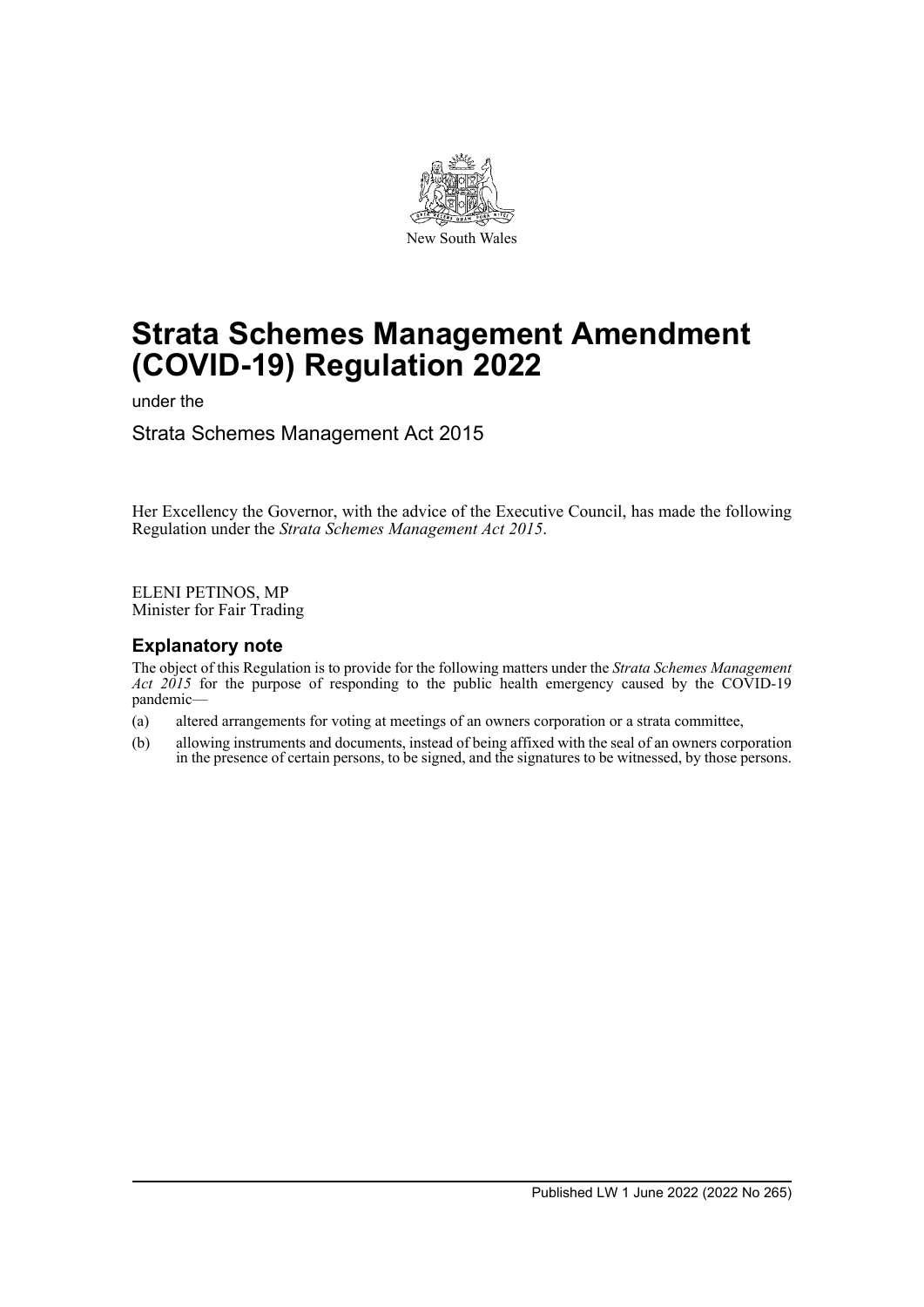# **Strata Schemes Management Amendment (COVID-19) Regulation 2022**

under the

Strata Schemes Management Act 2015

### **1 Name of Regulation**

This Regulation is the *Strata Schemes Management Amendment (COVID-19) Regulation 2022*.

### **2 Commencement**

This Regulation commences on 1 June 2022.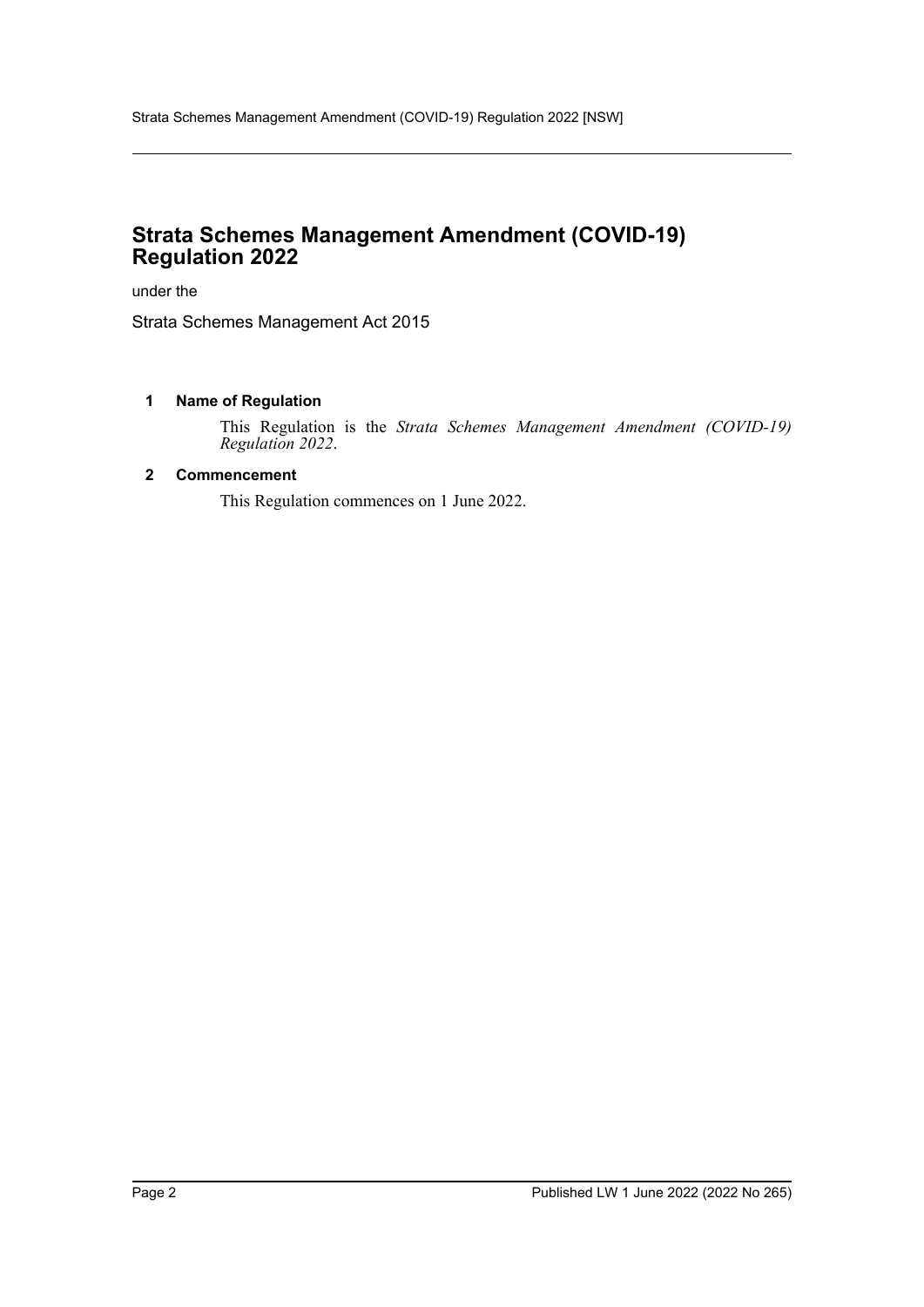# **Schedule 1 Amendment of Strata Schemes Management Regulation 2016**

**Part 11**

Insert after Part 10—

# **Part 11 Response to COVID-19 pandemic**

#### **69 Altered arrangements for voting at relevant strata meetings—the Act, s 271A(1)(b)**

- (1) A means of voting specified in clause 14 may be used to determine a matter at a relevant strata meeting even if the owners corporation or strata committee, as relevant, has not adopted the means of voting.
- (2) Clauses 14–17 extend to the use, under this clause, of the means of voting.
- (3) If the means of voting has not been adopted, the person exercising the functions of the secretary under clauses 14–17 must take reasonable steps to ensure each owner of a lot in the strata scheme or each member of the strata committee, as relevant, can participate in, and vote at, the relevant strata meeting.
- (4) To avoid doubt, this clause—
	- (a) applies despite a requirement in the Act for a vote at a relevant strata meeting to be exercised in person, but

**Note—** See the Act, Schedule 1, clause 28(1) and the Act, Schedule 2, clause 10(1).

- (b) does not permit pre-meeting electronic voting to be used for an election.
- (5) A person who has voted, or intends to vote, on a motion or at an election at a relevant strata meeting by a permitted means other than a vote in person is taken to be present for the purpose of determining whether there is a quorum for the motion or election.

**Note—** For quorum requirements for relevant strata meetings, see the Act, Schedule 1, clause 17 and the Act, Schedule 2, clause 12.

(6) In this clause—

*adopted* means adopted by resolution.

#### **70 Alternative to affixing seal of owners corporation—the Act, s 271A(1)(c)**

- (1) Each person required to be present under the Act, section 273 when the seal of an owners corporation is affixed to a document may, as an alternative to affixing the seal—
	- (a) sign the document, and
	- (b) witness the signature of each other person required to be present.
- (2) The document must include the following—
	- (a) the date on which it is signed and witnessed,
	- (b) the name of each signatory and witness,
	- (c) the relationship of each signatory and witness to the owners corporation,

**Example—** the secretary of the owners corporation, the strata managing agent of the owners corporation, or a relevant officer of the strata managing agent, a